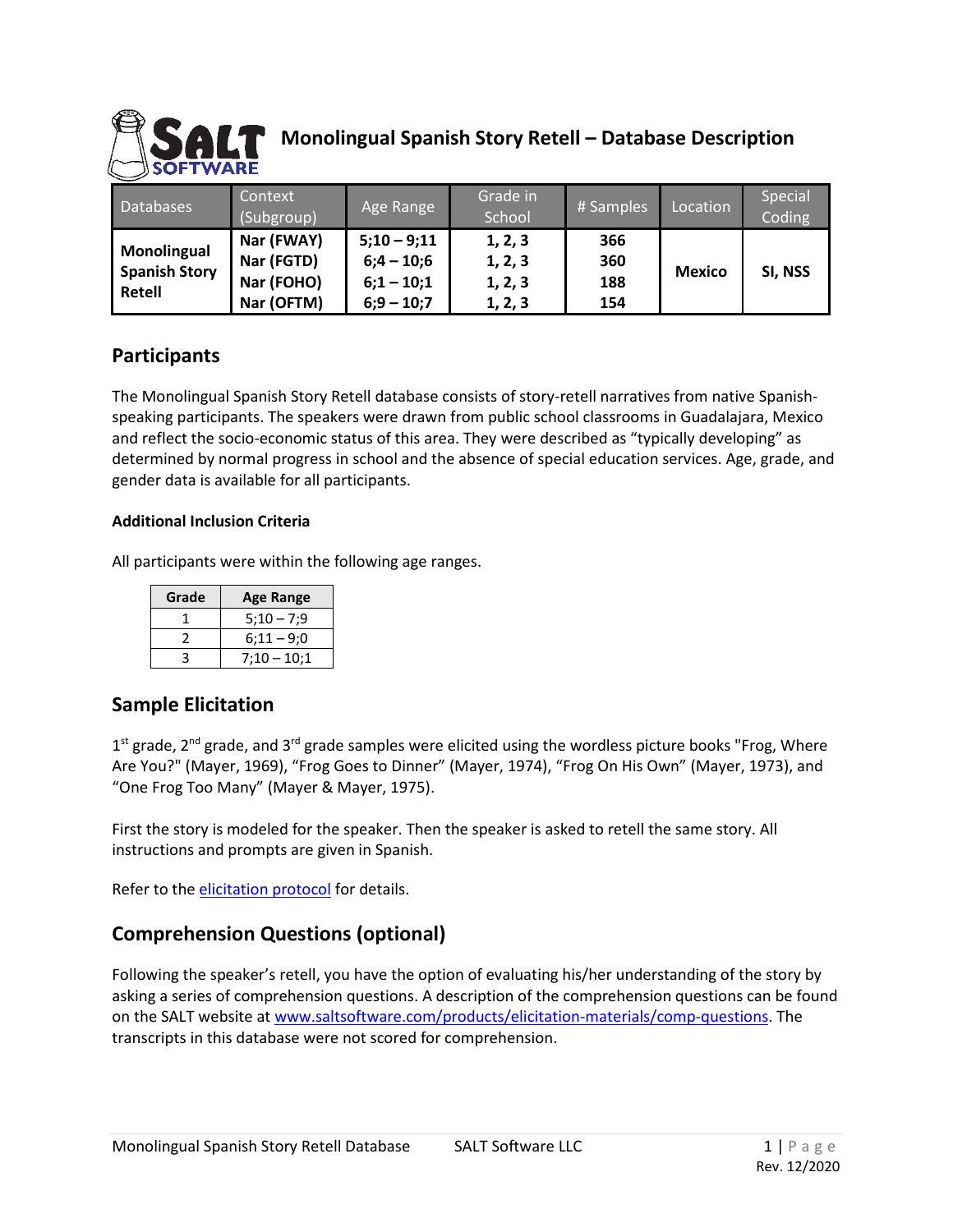### **Transcription Notes**

The samples were transcribed by fluent Spanish speakers. Utterances were segmented into Modified Communication Units (MC-Units) as defined in the SALT documentation. MC-Units were developed specifically for these samples to account for the pronoun-drop nature of the Spanish language. All transcripts were timed. Pauses, within and between utterances, of two or more seconds in length, were marked in 20% of the samples.

### **Coding Notes**

- [EO:word] marks overgeneralization error
- [EP:word] marks pronoun error
- [EW] marks an extraneous or unnecessary word in the utterance that, if omitted, would make the utterance syntactically correct, e.g., C And he shout/ed and[EW] to the frog.
- [EW:word] marks other word-level error
- [EU] marks utterance-level error (*utterances with 3 or more errors*)
- [FP] marks filled pause words such as *like*, e.g., *You (like[FP]) get six card/s.*
- [CS] is a word code attached to all code-switched words (Spanish words in English transcripts or English words in Spanish transcripts).
- [I] is a word code attached to all imitations of vocabulary provided by the examiner.

The following codes were created to mark Spanish-influenced English:

- [WO] is an utterance-level code signifying words or phrases within an utterance which are out of order in Standard English. The content (semantics) of the utterance is correct; however the word order is awkward, e.g., C And then fall down the dog and the boy [WO].
- [F] was placed at the end of each utterance lacking a stated subject as a result segmenting utterances using MC-units.

## **Subordination Index (SI) and Narrative Scoring Scheme (NSS) Coding**

All transcripts were hand-coded and scored for Subordination Index (SI) and Narrative Scoring Scheme (NSS) as defined in the SALT documentation.

SI is a measure of syntactic complexity that produces a ratio of the total number of clauses (main and subordinate) to the number of C-Units. A clause, whether it is main or subordinate, is a statement containing both a subject and a predicate. Grammatically, a subject is a noun phrase and a predicate is a verb phrase. Main clauses can stand by themselves. Subordinate clauses depend on the main clause to make sense. They are embedded within an utterance as noun, adjective or adverbial clauses.

NSS is an assessment tool developed to create a more objective narrative macro-structure scoring system. It is based upon early work on story grammar analysis by Stein and Glenn, 1979, 1982. This scoring procedure combines many of the abstract categories of story grammar, adding features of cohesion, connecting events, rationale for characters' behavior, and referencing. Each of the scoring categories has explicit examples to establish scoring criteria.